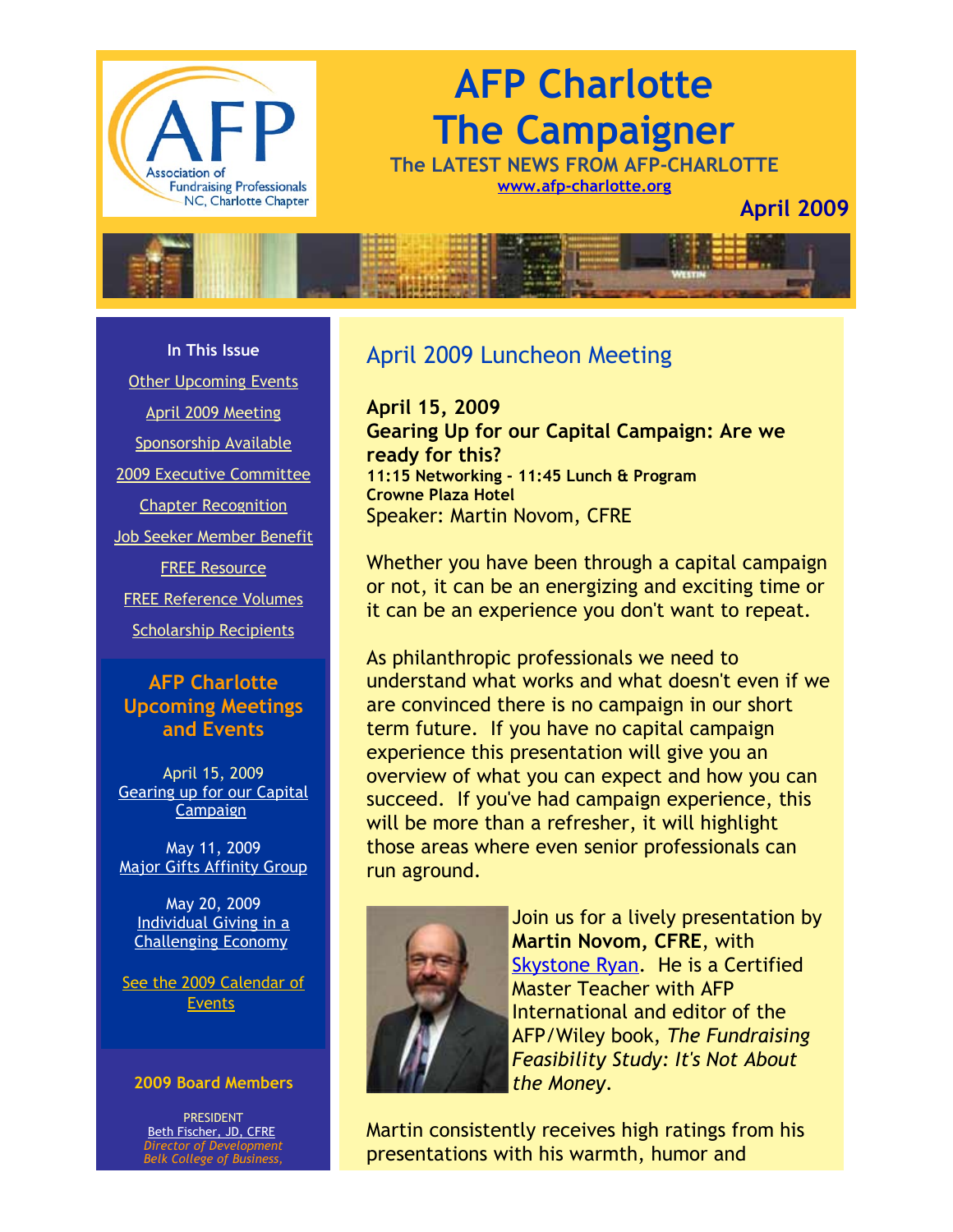#### *UNC Charlotte*

PRESIDENT-ELECT [Doug Hartjes, CFRE](mailto:dhartjes@crisisassistance.org) *Development Officer Crisis Assistance Ministry*

VICE PRESIDENT [Katie Benston](mailto:benstonk@hpccr.org) *Director of Annual Support Hospice & Palliative Care Charlotte Region*

**SECRETARY** [Jenni Gaisbauer, CFRE](mailto:jgaisbauer@museumofthenewsouth.org) *Senior Vice President of Development Levine Museum of the New South*

**TREASURER [Jennifer Sheely](mailto:jennifers@holyangelsnc.org)** *Vice President of Development Holy Angels Foundation, Inc.*

PAST PRESIDENT [Nancy McEneny, CFRE](mailto:nmceneny@lifespanservices.org) *Director of Community Affairs & Development LifeSpan*

MARKETING/COMMUNICATIONS [Armen S. Boyajian](mailto:asboyajian@charlottediocese.org) *Director of Leadership Giving Catholic Diocese of Charlotte*

MENTORING [Linda Breen](mailto:lbreen@uncc.edu) *Director of Development UNC-Charlotte, Office of University Development*

MEMBERSHIP [Michelle Hamilton, CFRE](mailto:michelle@michellehamiltononline.com) *Consultant*

EXECUTIVE REFERRAL [Todd W. Hartung, Jr.](mailto:Hartungt@queens.edu) *Associate VP Alumni Programs & Annual Giving Queens University of Charlotte*

NATIONAL PHILANTHROPY DAY [Tiffany M. Hilson](mailto:tiffanyhilson@yahoo.com)

EDUCATION, ETHICS, & YOUTH IN PHILANTHROPY [Shannon Hinson](mailto:shinson@thompsoncff.org) *Director of Annual Fund Thompson Child & Family Focus*

> SENIOR FORUM [Patton McDowell](mailto:pattonmcd@aol.com)

**DIVERSITY** [Kishshana Palmer Teele](mailto:kishshana.teele@gmail.com) *Chief Development Officer Big Brothers Big Sisters of Greater Charlotte*

**SCHOLARSHIPS** [Amy Tribble](mailto:amy@cfcrights.org) *Director of Development Council for Children's Rights*

EVERY MEMBER CAMPAIGN

**[Sharon Tripp](mailto:info@afp-charlotte.org)** *Chapter Administrator*

**Other Upcoming**

#### fearlessness on tough issues.

#### [REGISTER TODAY](http://www.afp-charlotte.org/rsvp_details.html?id=2219)

### Advertising Sponsorship Available

AFP Charlotte has a sponsor opportunity for our most popular benefit of AFP, the Executive Referral Service. Place your company logo on the Executive Referral section of the AFP-Charlotte website as well as having your logo emailed out to over

600 AFP members each time an employment position is posted.

The sponsorship is available on a first come first served basis by emailing [Todd W. Hartung.](mailto:Hartungt@queens.edu) The sponsorship opportunity is available for \$500 for six months.



### 2009 Executive Committee

**President** Beth Fischer, JD, CFRE Director of Development Belk College of Business, UNC Charlotte

**President-Elect** Doug Hartjes, CFRE Development Officer Crisis Assistance Ministry

**Secretary**

Inc.

Jenni Gaisbauer, CFRE Senior Vice President of Development Levine Museum of the New South



**Treasurer** Jennifer Sheely Vice President of Development Holy Angels Foundation,

→ Charlotte Chapter Recognized

**Past President** Nancy McEneny, CFRE Director of Community Affairs & Development **LifeSpan** 





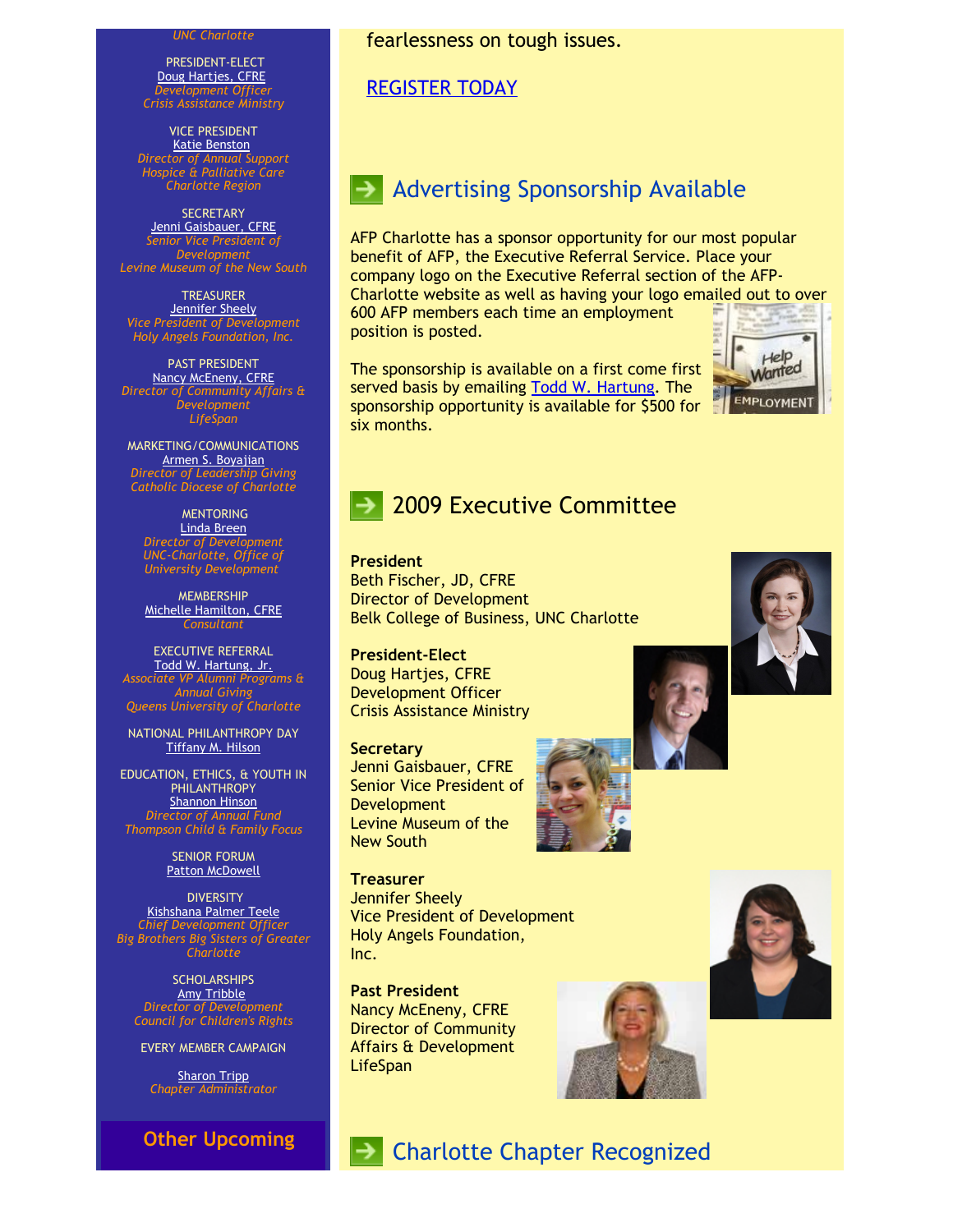#### **Events**

**Philanthropy Journal Webinar:** April 7, 2009 Reaching out to donors through technology [More information](http://www.philanthropyjournal.org/nonprofit-webinars)

#### Planned Giving Council:

May 5-6 Kanuga, SC NC & SC Planned Giving Council Meeting [More information](http://www.ncpgc.org/page3.html)



**August 12, 2009** Koury Convention Center - Greensboro, NC

Opening Plenary Session Speaker: **Kim Klein**, Author of 4 books including the classic *Fundaising for Social Change*

Luncheon Keynote Speaker: **Viken Mikaelian**, President of VirtualGiving and Co-Founder of The Planned Giving Company

Use the conference as a way of promoting your organization:

- **Sponsorship [Opportunities](http://www.afp-charlotte.org/customers/102012921065393/filemanager/2009_Sponsorship_Opps.pdf)**
- [Sponsorship](http://www.afp-charlotte.org/customers/102012921065393/filemanager/2009_Sponsorship_Application.doc) Application
- [Exhibitor Application](http://www.afp-charlotte.org/customers/102012921065393/filemanager/2009_Exhibitor_Registration.doc)

**From AFP/Charlotte President Beth Fischer:** Recently I received notice that the AFP Charlotte chapter has received the **2008 Friends of Diversity Designation** from AFP International - only 19 chapters have received this distinction.

Connects

Many thanks to the 2008 members of the Diversity Committee for your hard work to make us an outstanding Chapter!

Other chapters to receive this designation are:

AFP Alaska Chapter AFP AZ, Greater Arizona Chapter AFP CA, San Diego Chapter AFP CA, Silicon Valley Chapter AFP CA, Yosemite Chapter AFP Washington DC Metro Area Chapter AFP FL, Suncoast Chapter AFP GA, Atlanta Chapter AFP HI, Aloha Chapter AFP IL, Chicago Chapter AFP IL, Central Chapter AFP MI, Detroit Chapter AFP New Jersey Chapter AFP New Mexico Chapter AFP Oregon and SW Washington Chapter AFP PA, Eastern Chapter AFP Puerto Rico Chapter AFP Washington Chapter

### AFP Membership Benefit for Job Seekers!



AFP Jobs Service is the premier electronic recruitment resource for the industry. Here, employers and recruiters can access the most qualified talent pool with relevant work experience to fulfill staffing needs.

Whether you're looking for a new job, or ready to take the next step in your

career, AFP Jobs Service will help you find the opportunity that's right for you. Target your recruiting and reach qualified [candidates quickly and easily. Simply complete the online](http://afpnet.jobcontrolcenter.com/jobseekers/profile/index.cfm) Registration Form and start posting jobs today!

MEMBERS: Important note on login and password: **Your login and password for the AFP Jobs Service are not the same as your AFP member number and password**. To ensure confidentiality for job seekers, the Jobs Service uses a separate login/password system. When you register in the Jobs Service, you will receive an email with the login ID you create, plus a default password.

#### **[Job seekers enter here!](http://afpnet.jobcontrolcenter.com/search.cfm)**

**Online features of AFP Jobs Service:**

- View jobs.
- Apply for a job.
- Create a personal career profile to target your search.
- Post your resume.
- Get email notification of jobs that fit your profile.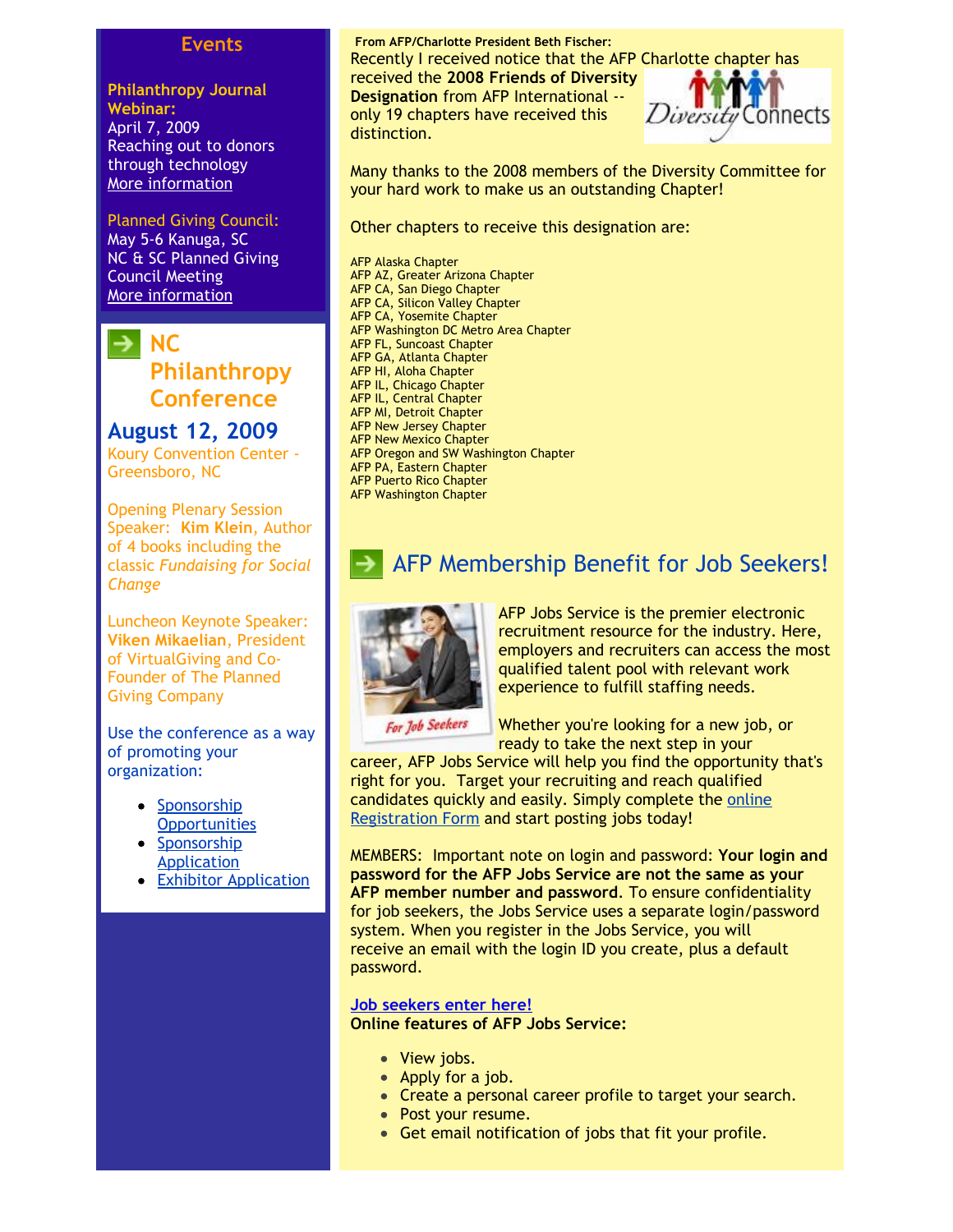### **AFP Guidance: Fundraising in a Difficult** Economy



In response to member concerns and questions about how charities and fundraisers should be responding to the current fundraising environment, AFP has collected some suggested best practices, tips and guidelines to help maximize fundraising efforts and position organizations for future success.

**AFP Guidance: Fundraising in a Difficult Economy** is available free of charge and contains numerous pieces of advice on how to

proceed with fundraising. The document is not meant to be exhaustive, but rather a core list of the most effective guidelines. Feedback and ideas can be sent to [paffairs@afpnet.org.](mailto:paffairs@afpnet.org) The document can be found [here.](http://www.afpnet.org/ka/ka-3.cfm?content_item_id=24836&folder_id=914)

### Ready Reference Volumes FREE to Members!

**As a benefit and service to help fundraisers through the current challenging economic environment, AFP is pleased to offer all of its Ready Reference volumes FREE to all members.** Members may download any and all of the Ready Reference booklets in PDF format.

The Ready Reference series is a great little resource for the busy practitioner or a wonderful introduction for someone new to the office, whether it is a new CEO or a new assistant.

These handy booklets contain specific information on important topics identified by our Resource Center patrons. Each booklet presents information in an interesting, informative, hands-on format, giving fundraising professionals a very quick guide they can follow to expand and improve their fundraising efforts. The booklets include many how-to tips, step-by-step instructions and insights into specific aspects of fundraising and philanthropy.

NOTE: Several of these volumes were printed before AFP made substantial changes to its Code of Ethical Principles and Standards. The updated version of the code can be found at [www.afpnet.org/ethics.](http://www.afpnet.org/ethics)

**Available for download are:**

- **Developing Fundraising Policies and Procedures**
- **Making the Most of Your Special Event**
- **So You Want to Be a Consultant!**
- **Establishing Your Development Office**
- **Getting Ready for a Capital Campaign**
- **Bringing a Development Director on Board**
- **Reviving Your Donor File**
- **Building an Effective Board of Directors**
- **Asking for Major Gifts**